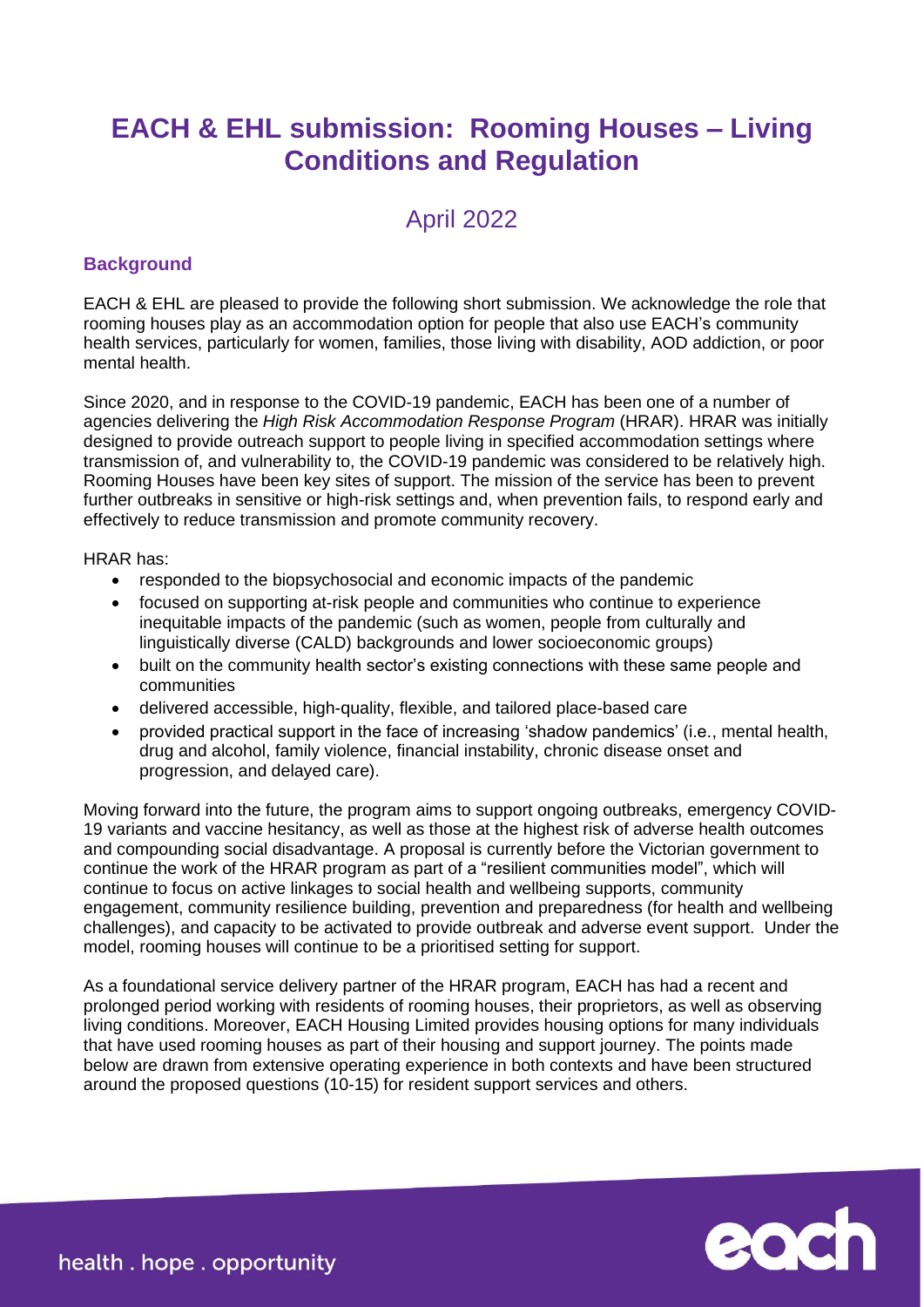### **Common Reported Experiences and Problems**

#### **10. What do residents tell you about their experiences of living in rooming houses? 11. Are there common problems that are reported to you?**

The experiences of residents can vary greatly across individual rooming houses as can the willingness of individuals to engage in discussion. For some residents, simply getting through the day safely is the priority. This may be the case for the significant numbers of residents that live in a rooming house where safety, privacy, hygiene, amenity, and facilities are not to a high standard. Overcrowding is common as are high levels of poor physical and mental health, as well as illicit substance use. Residents report to us concerns with all the above.

Some residents have had negative experiences with institutions, services, and systems in Australia (e.g., asylum seekers, Aboriginal Australians, people that have been homeless) and do not wish to risk further contact by complaining about their living conditions. Moreover, some residents that have had a history of insecure housing, are fearful of the positional authority of their proprietor and are concerned that complaints will lead to a loss of housing. Some proprietors actively or passively support this belief and actively discourage support services engaging with residents on site. The case details attached at addendum to this submission provide some descriptive detail to these themes.

A significant number of residents that EACH has supported pay a large percentage of their income to maintain their accommodation in a rooming house - far greater than what would normally be required under social housing arrangements. This, in turn, can entrench a cycle of poverty, poor health, and disadvantage for many residents. Necessities for healthy living may not be present. English as a second language and illiteracy (both in English and in the original language) can also reinforce this cycle. Notwithstanding the above, there are rooming houses that provide good quality, safe housing and that are operated by a responsible and responsive proprietor.

#### **12. Has your service ever reported a problem? What happened?**

EACH has provided and/or linked services to individuals with respect to their circumstances that they would define as problems in their life (e.g., material aid, referrals to mental health and physical health services, family violence, addiction recovery services etc.). The journey of receiving help is unique to that individual, however, those residents that have had good levels of engagement with the HRAR worker(s) are generally more open to receiving help for problems.

EACH has, on rare occasions, reported issues at rooming houses to responsible authorities. This includes situations where, in the worker's judgement, the risks of living (or providing services) in a particular rooming house (e.g., the structure of the building is such that it is not safely habitable, or the behaviour of other residents is highly unsafe) significantly outweigh the risks of not doing so (e.g., returning to an uncertain or homeless housing situation). In general, EACH adopts a nonjudgemental attitude with respect to the choices and personal circumstances of residents. This is fundamental to establishing a relationship of trust that can be mobilised to improve health and wellbeing outcomes in the medium to long term.



health. hope. opportunity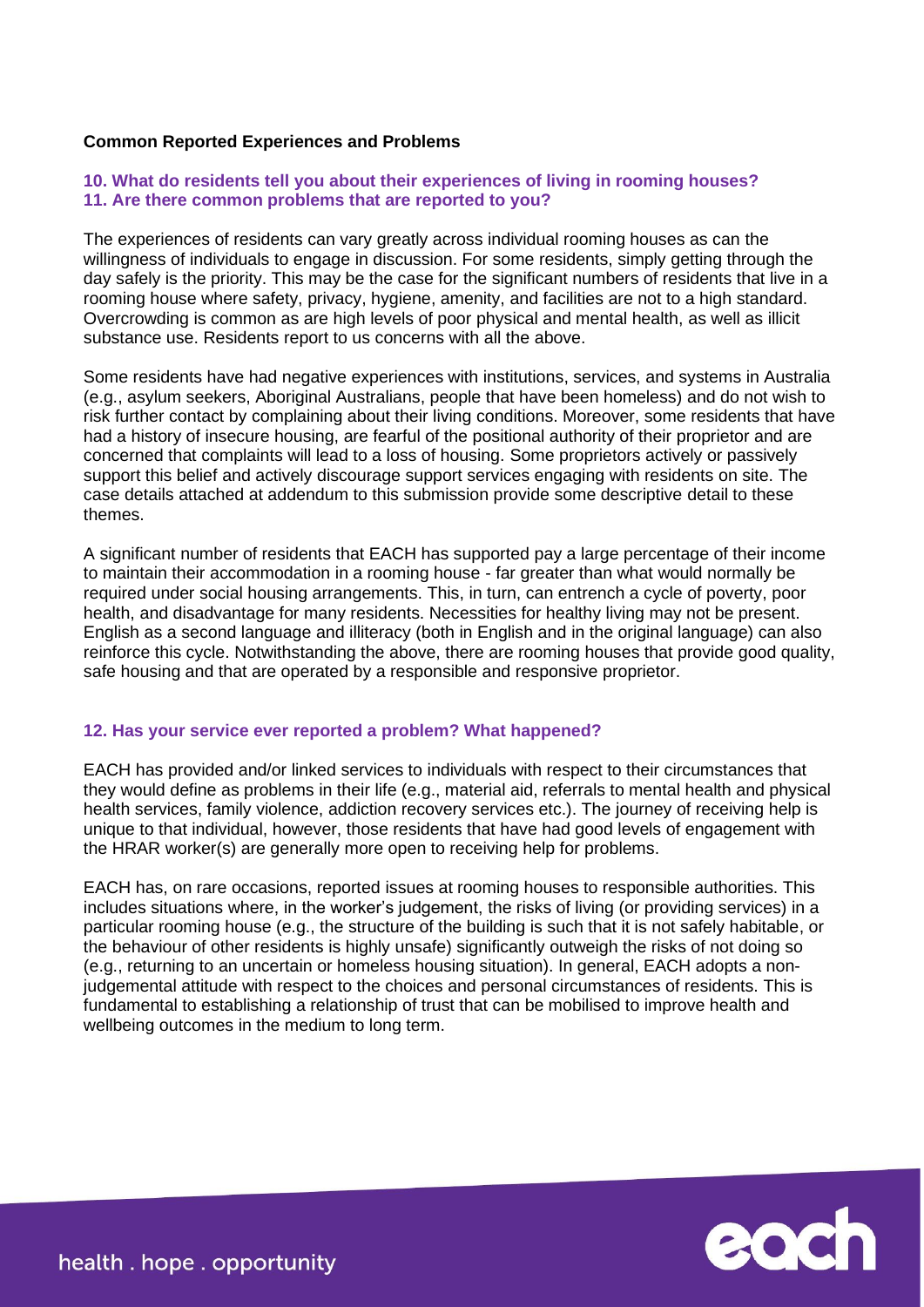### **13. Are there any impediments to effective oversight or regulation of rooming houses in Victoria?**

Yes. As mentioned above, vulnerable residents may literally feel that they have "no-where else to go", be reluctant to make complaints or be able to make complaints (e.g., language or literacy) and be in a disempowered position with respect to making complaints of their proprietor or to regulatory bodies. This may mean that the channels for complaint and feedback from residents cannot be assumed to be reliable or present an accurate picture of conditions within anyone rooming house.

Occasional visits or inspections by regulatory authorities may present a picture of living conditions or health issues that is different to one that is presented to services that have established an ongoing trusted helping relationship with residents. Many rooming houses that we have provided support to do not have a permanent site manager present. This limits the ability to respond with urgency to any crisis-related or time pressured issues. It also means that accessing the properties can be difficult.

Whilst there are many proprietors of rooming houses that do care about their residents and provide quality accommodation as part of this care, it may be fair to say that for others, running a rooming house exists more as a business venture to maximise financial return. Given the vulnerable nature of many residents, we would argue that appropriate regulation includes ensuring more than the compliance with the current basic prescribed minimum standards. A better framework would oversee that basic standards of personal wellbeing or human rights are able to be maintained at a given rooming house, which may, in the short term, reduce the cash flow of a business. This conflict of interest is a challenge to appropriate regulation. In our experience, in many cases it does not appear that regulatory standards (for basic repairs, pest control etc.) are being enforced. We are unclear as to what barriers prevent this from occurring. We have more questions, rather than concrete observations, on this point. Are regulators sufficiently resourced to the task? Does the will to enforce regulation exist? Are the standards clear enough to be enforced or strong enough to ensure compliance, in the face of issues such as difficult access to a site? Are the different parties involved in regulation (councils, consumer affairs etc) working together or at cross-purposes? Are some proprietors willingly or unwillingly exploiting any of the above as part of business operations?

## **14. Have you noticed any changes in living conditions in rooming houses?**

EACH has engaged with rooming houses as a HRAR service provider since 2020. Over this period we have witnessed the impact of the ongoing COVID-19 pandemic on residents. Conditions in rooming houses are conducive to the spread of COVID-19 and other airborne infections. The mental health of residents, many of whom has pre-existing conditions, has been significantly deleteriously impacted through COVID-19 and residents report lesser levels of wellbeing than before. Although EACH does not have a reference point prior to 2020, it is noticeable to us that very few children have been present at the rooming houses we have visited. We have also noticed that many residents are transient, on a pay per night or per week basis, which further restricts the ability of residents to pursue change on their own behalf at a given rooming house.

More positively, we have witnessed some proprietors and residents that were initially reluctant to allow the program on site change their attitude towards the HRAR program. Over time they became more welcoming to the workers and more positively disposed to the health and wellbeing outcomes that the program was able to advance for their residents. In our opinion, this partnership approach represents a genuine opportunity to work effectively towards positive living conditions and wellbeing outcomes for residents.



health. hope. opportunity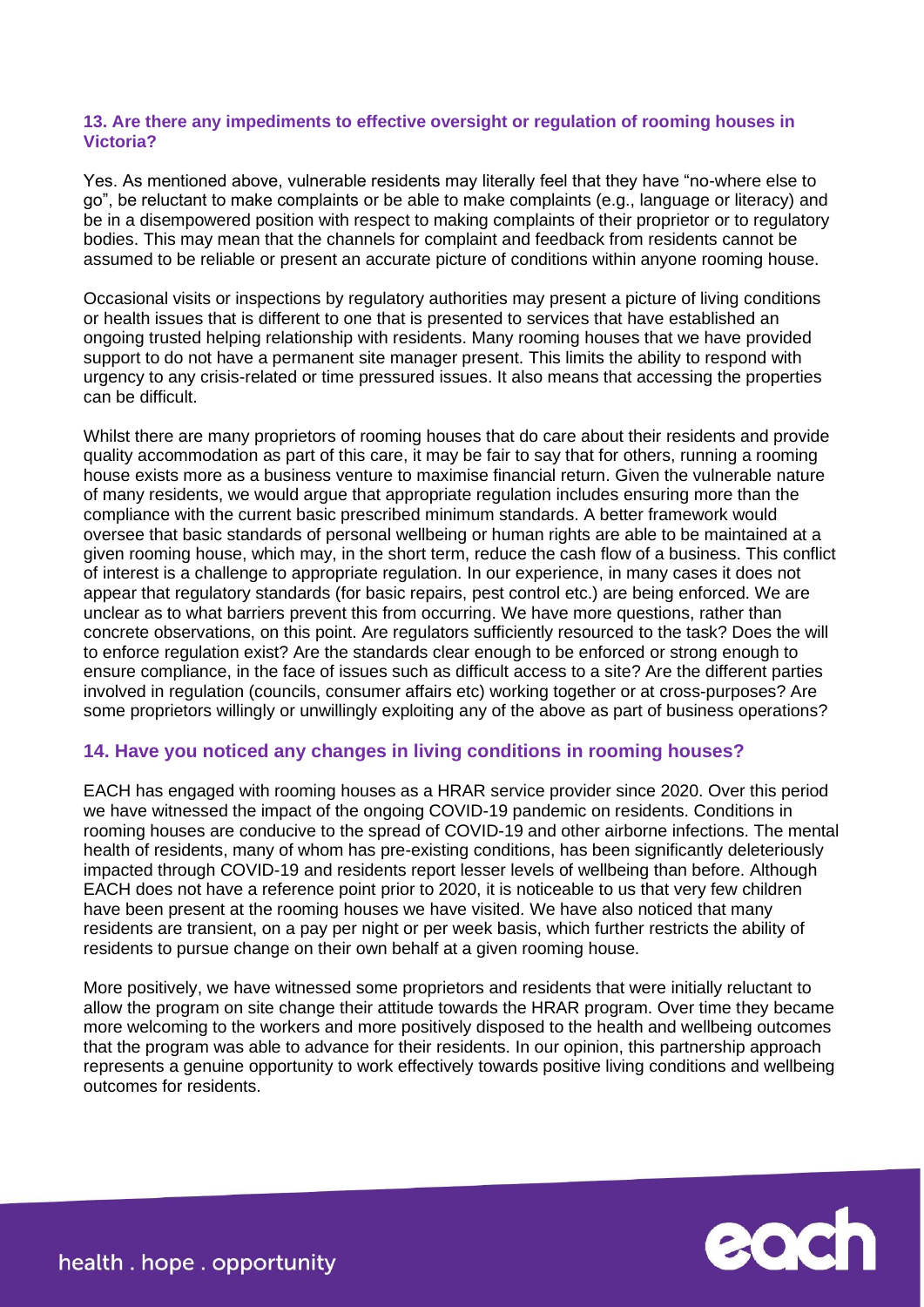## **15. What would improve living conditions in rooming houses?**

Enhancing regulation is one way to progress improved living conditions for residents of rooming houses. Another, equally complementary way, is to pursue ongoing assertive outreach programs and partnerships with the Community Health sector that have been shown to work. These programs can deliver improved health outcomes. In addition, they provide an alternate perspective as part of building a comprehensive picture of the living conditions in rooming houses, and their associated health outcomes costs for Victorians.

In summary, we would assert that community desire to "not forget" about people in rooming houses is essential to improve conditions. Other key areas for improvement that have emerged from our experience of providing support are the need for stronger & coordinated partnerships; the provision of assertive on-site support to rooming houses; improved focus on safety; and mechanisms for lessening the power imbalance between residents and proprietors. The case detail provided below provides some real-life examples supporting these themes for improvement.

If there is any further way that EACH and EHL can support the *Rooming Houses Lived-Experience Project*, please do not hesitate to get in contact.

assulivar.

Natalie Sullivan EACH and EHL CEO



health. hope. opportunity